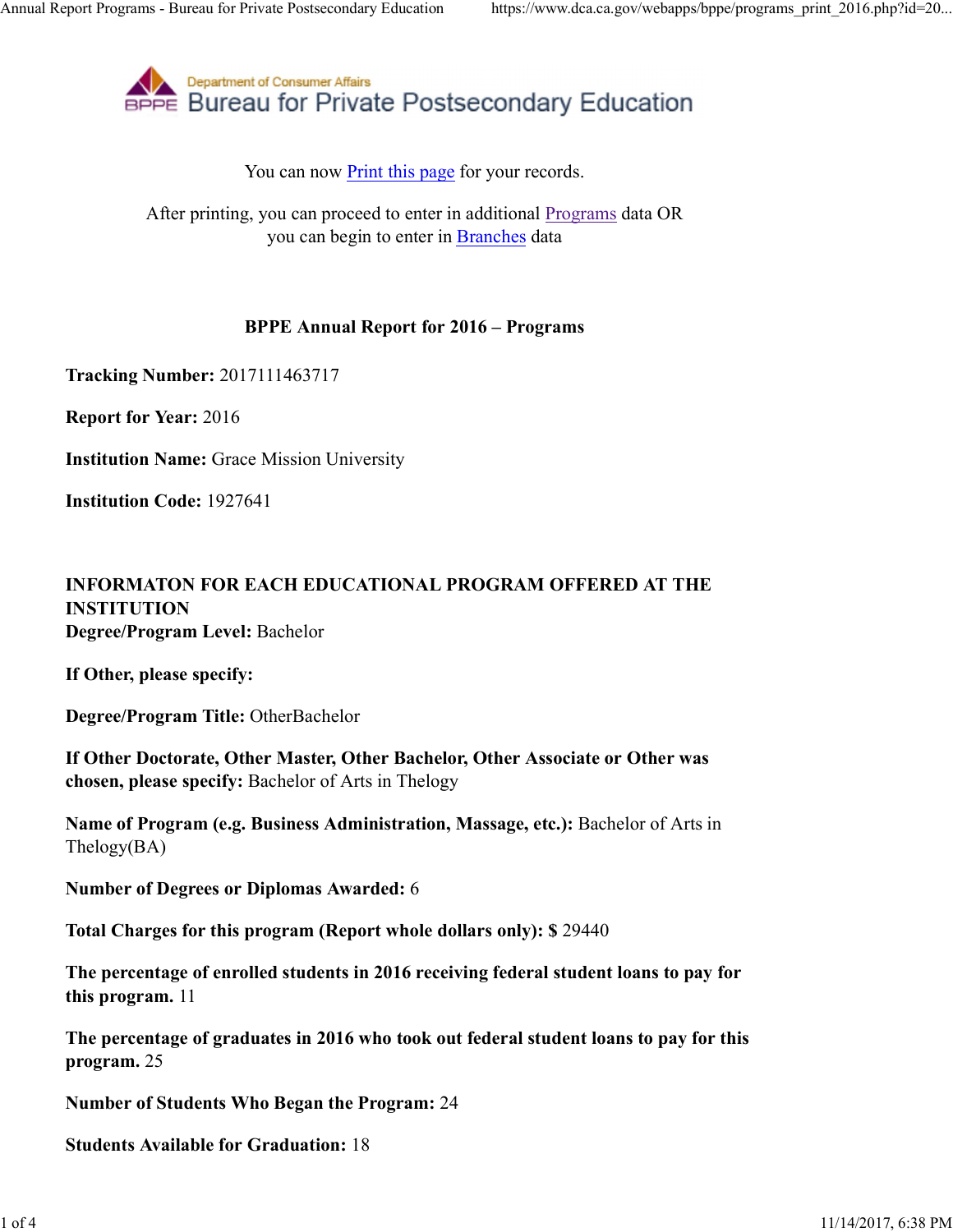**On-time Graduates:** 6

**Completion Rate:** 33

**150% Completion Rate:** 50

**Is the above data taken from the Integrated Postsecondary Education Data System (IPEDS) of the United States Department of Education?:** no

# **PLACEMENT**

**Graduates Available for Employment:** 5

**Graduates Employed in the Field:** 4

**Placement Rate:** 80

**Graduates employed in the field 20 to 29 hours per week:** 2

**Graduates employed in the field at least 30 hours per week:** 2

**Indicate the number of graduates employed: Single position in field:** 1 **Concurrent aggregated positions in field (2 or more posistions at the same time):** 3 **Freelance/self-employed:** 1 **By the institution or an employer owned by the institution, or an employer who shared ownership with the institution:** 3

# **EXAM PASSAGE RATE Does this educational program lead to an occupation that requires State licensing?:** no

**If Yes, please provide the information below (For each of the last two years): First Data Year 2016:**

**Name of the State licensing entity that licenses this field:**

**Name of Exam:**

**Number of Graduates Taking State Exam:**

**Number Who Passed the State Exam:**

**Number Who Failed the State Exam:**

#### **Passage Rate:**

**Is this data from the State licensing agency that administered the exam?:**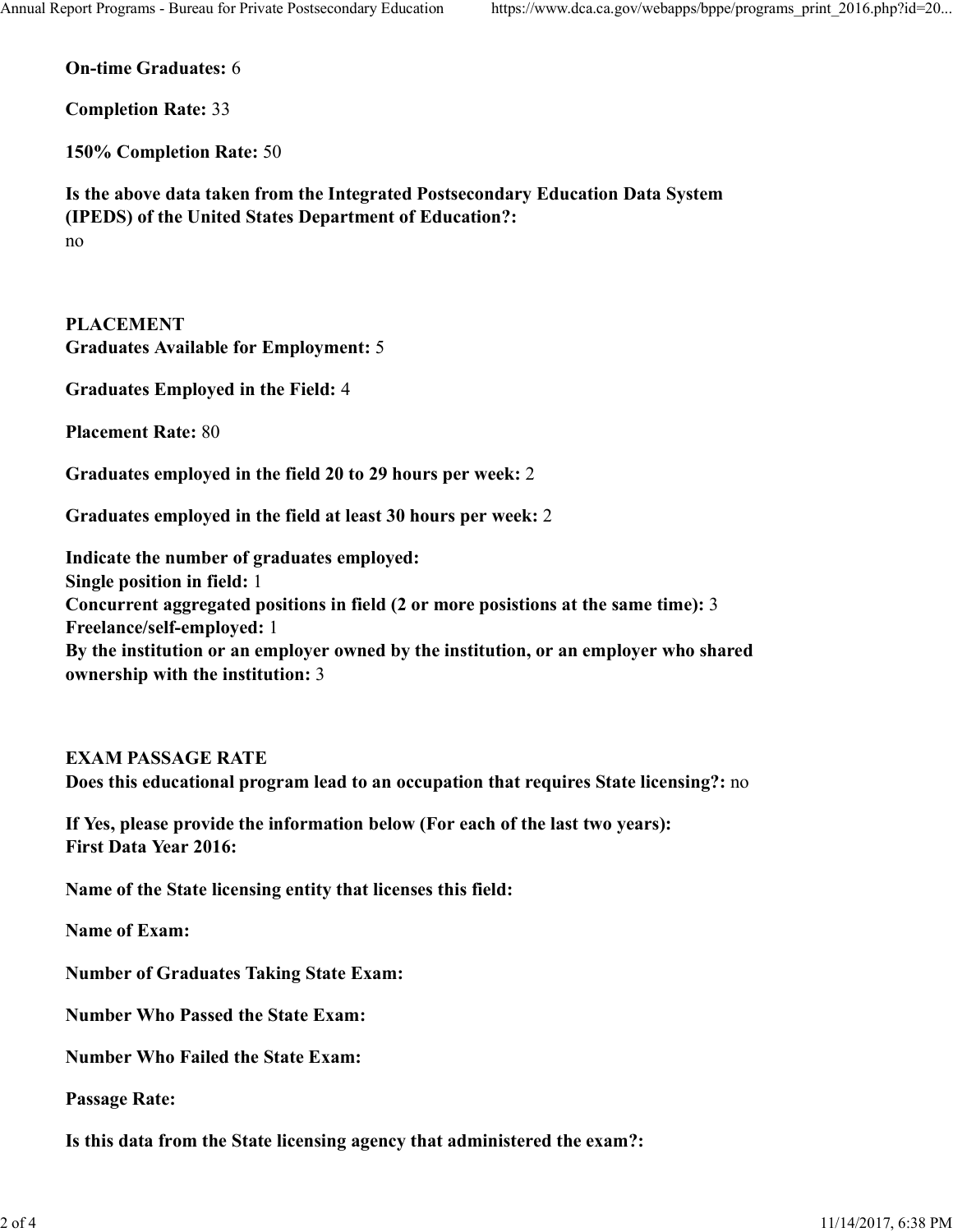**Name of Agency:**

**If the response to #29 was no, provide a description of the process used for attempting to contact students:**

**Second Data Year 2015:**

**Name of the State licensing entity that licenses this field:**

**Name of State Exam:**

**Number of Graduates Taking State Exam:**

**Number Who Passed the State Exam:**

**Number Who Failed the State Exam:**

**Passage Rate:**

**Is this data from the licensing agency that administered the State exam?:**

**Name of Agency:**

**If the response to #37 was no, provide a description of the process used for attempting to contact students:**

**Do graduates have the option or requirement for more than one type of licensing State exam?:**

**Provide the names of other licensing exam options: Name of Option/Requirement:**

**Name of Option/Requirement:**

**Name of Option/Requirement:**

**SALARY DATA Graduates Available for Employment:** 5

**Graduates Employed in the Field:** 4

**Graduates Employed in the Field Reported receiving the following Salary or Wage:**

**\$0 - \$5,000:** 0

**\$5,001 - \$10,000:** 0

**\$10,001 - \$15,000:** 1